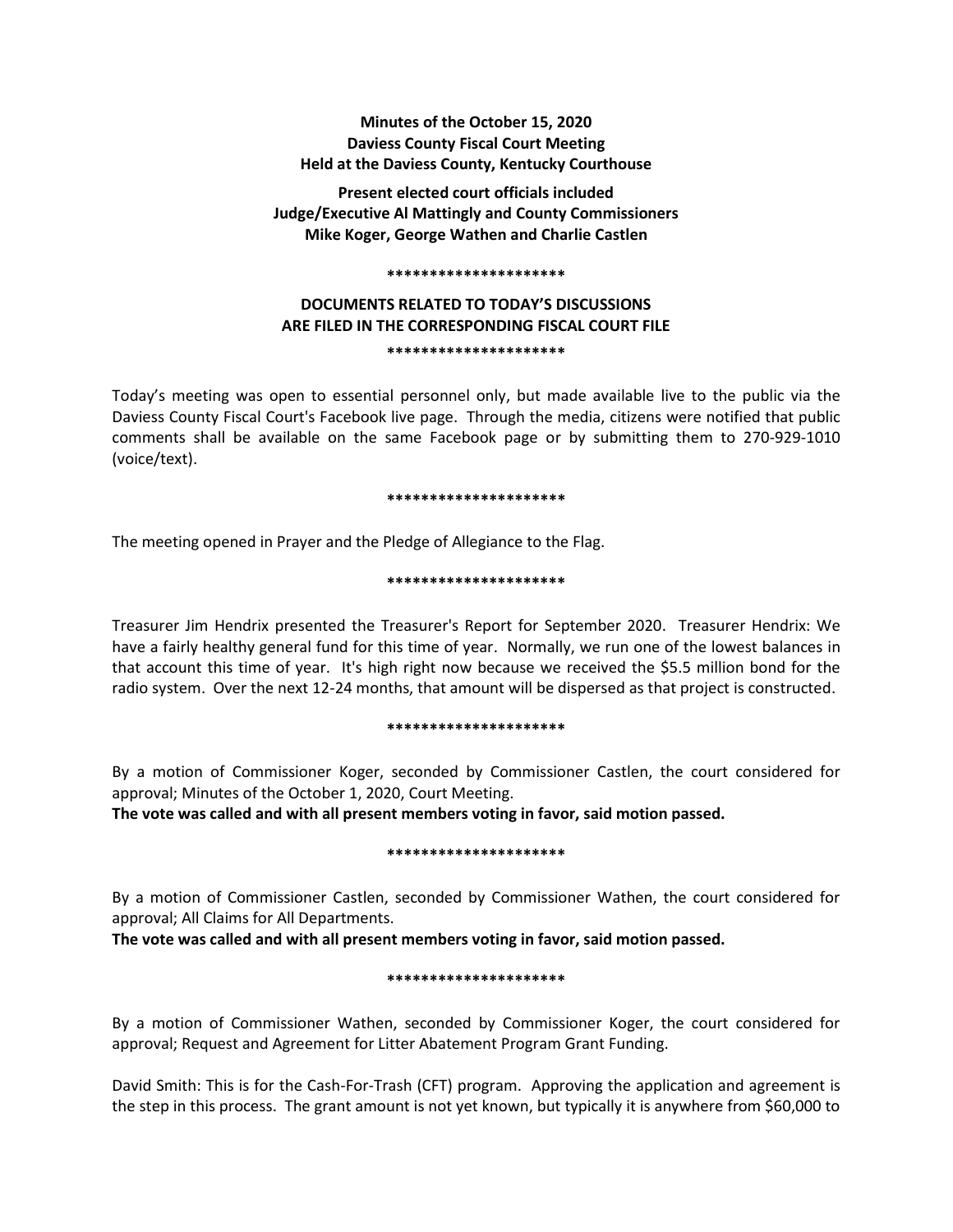\$70,000. We may be accepting CFT program applications now, but if not, we will be very soon. The amount we pay per mile will depend on the amount we are awarded and the number of approved applications.

Commissioner Castlen: These are county roadways, not state highways. So comparatively, these roads have much less in the way of volume.

# **The vote was called and with all present members voting in favor, said motion passed.**

## **\*\*\*\*\*\*\*\*\*\*\*\*\*\*\*\*\*\*\*\*\***

By a motion of Commissioner Wathen, seconded by Commissioner Koger, the court considered for approval; **Resolution 25-2020:** Community Development Block Grant CARES Act (CDBG-cv) Recovery Kentucky Program for the purpose of mitigating severe financial distress caused by the COVID-19 pandemic at Owensboro Regional Recovery (ORR).

Judge Mattingly read Resolution 25-2020: Whereas, the Daviess County Fiscal Court wishes to apply for funding from the CDBG-cv Recovery Kentucky program for the purpose of mitigating severe financial distress caused by the COVID-19 pandemic at the ORR; and, Whereas, the Daviess County Fiscal Court endorses said proposed project; and, Whereas the county understands that the CDBG-cv is a federally funded program; and, Whereas the Daviess County Fiscal Court is eligible to apply for assistance through the CDBG-cv Recovery Kentucky program.

Judge Mattingly: As was noted during today's public hearing, this contains the proposed application of \$200,000 for Community Development Block Grant – COVID-19 relief (CDBG-cv) recovery Kentucky funds for submission to the Department of Local Government (DLG). The public hearing was held in an effort to obtain public views on housing and community development needs and to inform low and moderate-income persons that technical assistance is available through GRADD in developing grant proposals for CDBG programs. Effective August 10, 2020, housing and urban development made CDBGcv funds available to prevent, prepare for, and respond to the Corona Virus. The state of Kentucky's allocation, over three rounds of funding, totaled \$41,036,762. The DLG has set aside \$2.8 million to \$3.1 million, approximately \$200,000 per Recovery Kentucky Center for recovery coverage and will be utilize to assist the ORR for expenses caused by the coronavirus. Since the project funds are being sought through the housing and urban development administration, it must be advised that the uniform displacement act does not apply to this project as no residents have been or will be displaced due to the activities of this project. A copy of the uniform displacement act is available through GRADD, Daviess County Fiscal Court or DLG. As you are aware, back in March or April of this year, the Administrative Offices of the Courts shut down the courts. The courts are the folks who would refer clients to the ORR. I think ORR was provided about \$200,000 in CDBG funds at the beginning of this year for their operation and those funds are augmented by other grants and actually by the clients paying rent while at the facility. Since the courts were not referring anyone to them, they dropped from treating roughly 90 to 95 folks on average to under 50, which cut into their operation funds considerably. There was question as to whether these funds were going to be available. I set in on a couple of zoom meetings and in effect, ORR's financials through August 2020, depicted an operating deficit of \$143,000, which convinced DLG that the need was there. This CDBG grant should cover that deficit, and get them through the rest of the year hopefully by then perhaps the pandemic will either be over or a vaccine will be created and we will start operating closer to normal. I know that ORR Director Sarah Atkins and her staff are anxious to move on this as quickly as possible.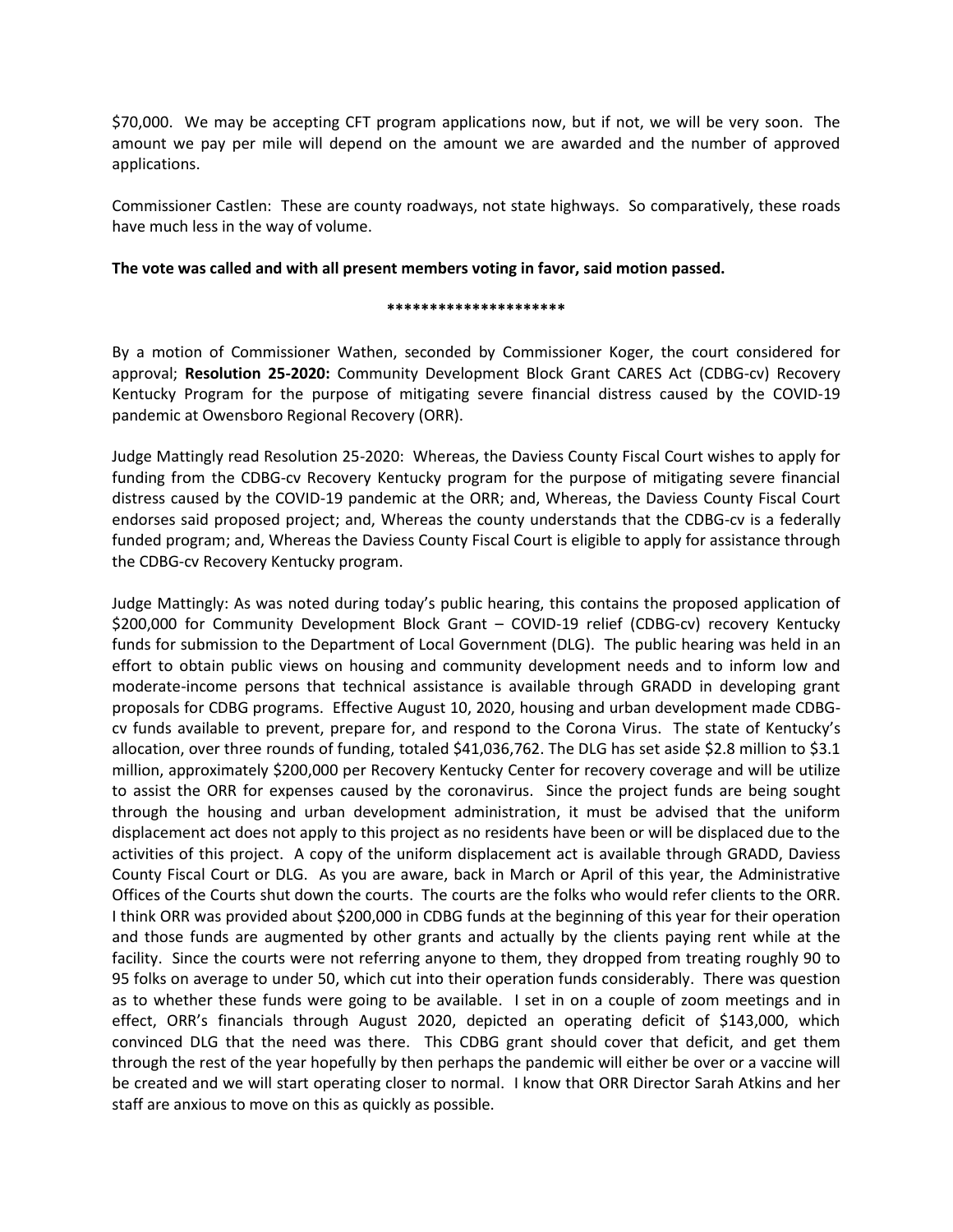No comments were received.

**The vote was called and with all present members voting in favor, said motion passed.**

**\*\*\*\*\*\*\*\*\*\*\*\*\*\*\*\*\*\*\*\*\***

**Public Comments:** No comments were reported.

### **\*\*\*\*\*\*\*\*\*\*\*\*\*\*\*\*\*\*\*\*\***

# **Comments by Daviess County Fiscal Court:**

Commissioner Wathen: Regarding my recommendation a few meetings ago, of creating a policy for when adding positions to the current county employee listing, that the court is provided an opportunity to vote on the addition before advertising for applicants. I am not sure where this stands, but would still like to have a policy for us to look at.

Judge Mattingly: I think we left it in the hands of the County Attorney to prepare some kind of a document. I understand where perhaps we need to talk about that. He asked the County Attorney to prepare, for the 11/5 agenda, a document for the court to consider.

Commissioner Wathen: How will Halloween Trick-Or-Treating be this year? Will the kids go door-todoor or will this look different?

Judge Mattingly: The CDC's position on this is to cancel Halloween. I don't believe that's the Governor's position and it is not the city or county governments' position. However, the city did cancel Trunk-Or-Treats and some of those bigger gatherings. For those people who wish to do the door-to-door Trick-Or-Treating, you are asked to either stay within your family unit or at most, remain in your respective neighborhoods. I suggest that those who wish to give out candy, that they leave the porch light on you set a table outside with individually wrapped treats that are separated so that everybody is not reaching into the same container. When your child gets home, I also recommend the outer wrapper of treats be wiped down. The Governor has issued guidance and I think Clay Horton has been okay with that. I'm sure as a public health official, he probably would rather we don't, but realistically, he knows it is going to happen. During recent COVID-related Zoom meetings with local public health representatives and local leaders, I have conveyed this similar message. I think it's important to respect and understand those who do not wish to participate in this tradition this year. For motorists, please be watchful of kids out Trick-Or-Treating on Halloween

Commissioner Castlen encouraged people to vote.

Judge Mattingly: I encourage folks to go to the county clerk's website as it holds a world of information about voting. Early voting started Tuesday. Two polling sites have been set up, one here in the lobby and another at the old mall location. The courthouse location has ADA-compliant ramps on the Third Street entrance so come out and vote. Alternatively, for those concerned about their mail-in ballots being received in time, there are drop boxes located throughout the county as well as one in the courthouse lobby.